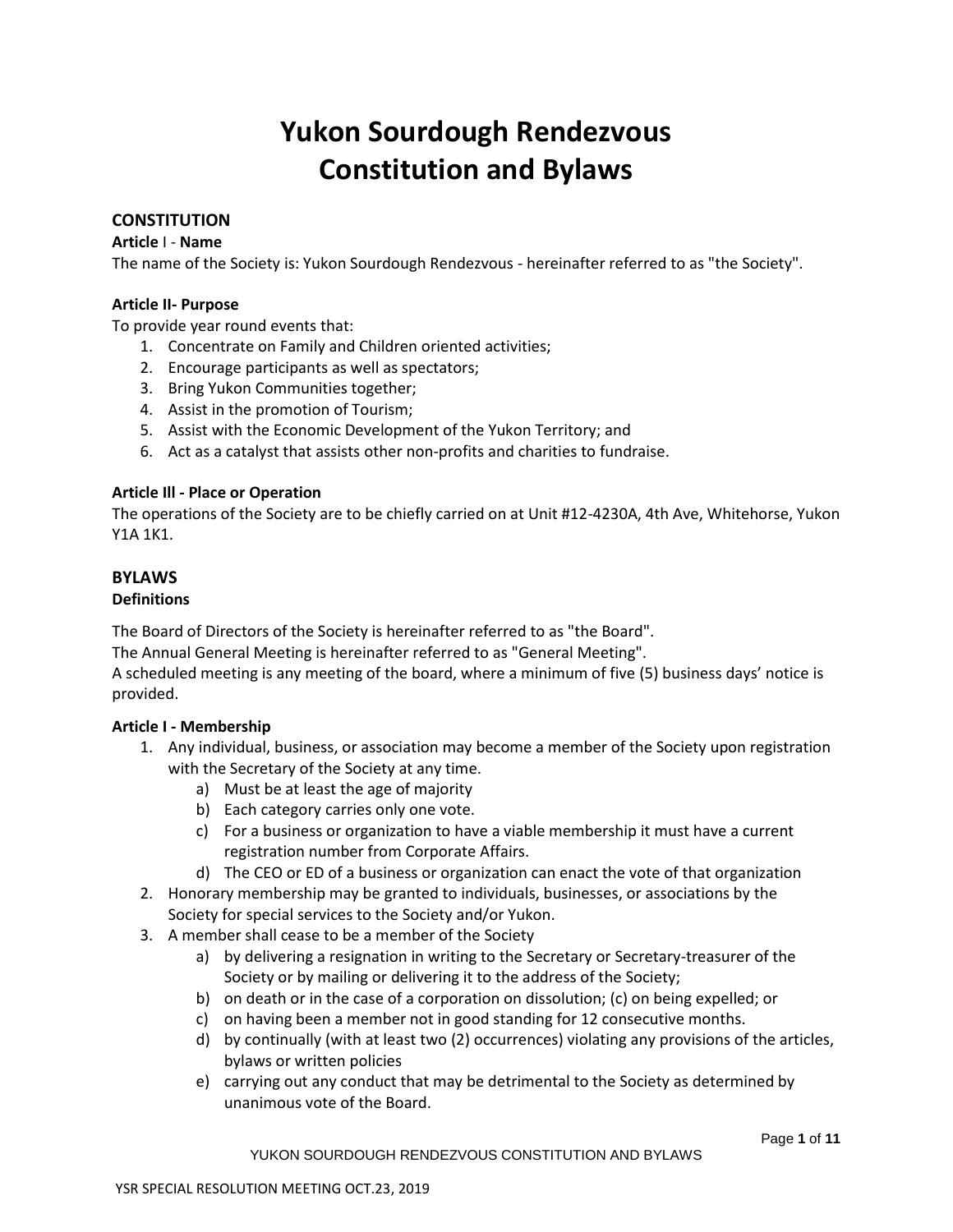- 4. The Society will work with any member that has a dispute, if unable to find resolution the Society will utilize arbitration and mediation resources.
- 5. A member may be expelled by a special resolution of the members passed at a general meeting.
	- a) The notice of special resolution for expulsion shall be accompanied by a brief statement of the reason or reasons for the proposed expulsion.
	- b) A member who is the subject of the proposed resolution for expulsion shall be given an opportunity to be heard at the general meeting before the special resolution is put to a vote.
- 6. All members are in good standing except a member who has failed to pay a current annual membership fee or any other subscription or debt due and owing to the Society and the member is not in good standing so long as the debt remains unpaid.
- 7. A member who does not respond to an invitation to a general meeting 24 hours prior to that meeting is automatically considered to have opted out when accounting for quorum.
- 8. Complimentary memberships may be "traded" with other Societies with the understanding that these memberships are non-voting and agreed upon by the Board of Directors.

# **Article II - Meetings**

- 1. The Society shall hold a General Meeting of its members every calendar year and not more than three (3) months after the fiscal year end of the Society.
- 2. Notice of a general meeting shall be given or sent to each member, entitled to vote at the meeting, not less than 21 days or more than 60 days before the meeting and the notice shall specify the place, day and hour of the meeting, and, in case of special business, the general nature of the business.
- 3. Where a special resolution is to be voted on at a general meeting, notice of the general meeting shall be given or sent to each member entitled to vote at the meeting not less than 21 days or more than 60 days before the meeting, and the notice shall include the text of the special resolution to be submitted to the meeting.
- 4. The accidental omission to give notice of a meeting to, or the non-receipt of a notice by, any of the members entitled to receive notice does not invalidate proceedings at that meeting.
- 5. At the General Meeting, the President shall present a report on behalf of the Board on the activities of the Society.
- 6. At the General Meeting, the Treasurer shall present a report and a statement on the financial situation of the Society on behalf of the Board.
- 7. A Special General Meeting of the Society may be called at any time by a majority vote of the Board, or shall be called by the President when requested in writing by a majority of the voting members.
	- a) If a Special General meeting of the Society is called the Secretary of the Society shall notify members in writing not less than 21 days or more than 60 days and the notice shall include the text of the special resolution to be submitted to the Special General Meeting.
- 8. In the absence of the President, the Vice-President shall preside at any the General Meeting of the Society. If both the President and Vice-President are absent, the members shall elect one of their members to serve as Chairperson for the meeting
- 9. Each member in good standing shall be entitled to cast one vote on any resolutions proposed at the General Meeting. The Board will be bound by all resolutions ratified by the membership at the General Meeting.
- 10. All General Meetings shall be open to the public and no person shall be excluded, except for improper conduct.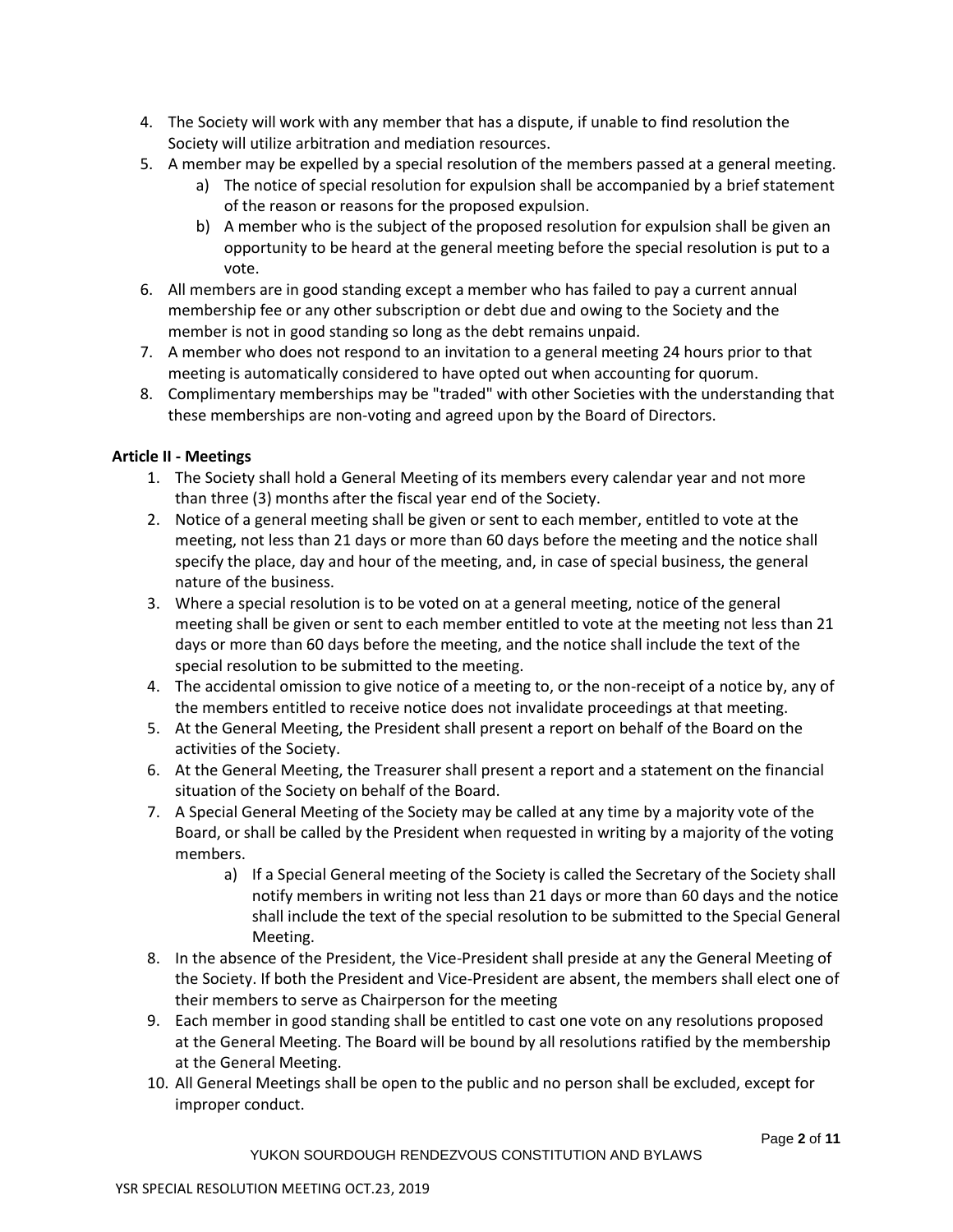#### **Article Ill - Quorum**

- 1. 20% of members in good standing shall constitute a quorum for a general meeting.
- 2. The lesser of fifty percent (50%) plus one (1) or five (5) of those currently on the Board shall constitute a quorum at a meeting of the Board.
- 3. A Director may apply for a leave of absence for a maximum of four (8) consecutive meetings by notifying the Secretary of the Society, and the number of Directors for calculating quorum will be reduced by the number of Directors on leave accordingly for the period of the leave of absence only. Written notice must be submitted by the Director to the Secretary of the Board.

# **Article IV- Directors**

- 1. There shall be a Board consisting of up to sixteen (16) Directors as follows:
	- a) Five (5) members elected at the General Meeting who will serve a one year term, Five (5) members elected at the General Meeting who will serve a two year term, Five (5) members elected at the General meeting who will serve a three year term. The sixteenth position is to be held by the immediate Past President, in the event that the current president takes another term the position becomes vacant.
- 2. Any Director who misses two (2) consecutive meetings, or three (3) within a year without proper notification or just cause will be dismissed from the Board; the Directors at large will be excluded from this stipulation.
	- a) Directors are required to maintain a 65% attendance record for all scheduled meetings of the Board. Attendance records will include all meetings unattended, regardless of any notification provided. Directors on an official leave of absence are excluded from this stipulation
		- i) Directors will be notified by the Secretary when their attendance approaches a 30% absenteeism.
	- b) Attendance records will reset at the General Meeting
- 3. One representative from each community in Yukon may be elected by their community to sit as an ex-officio advisor to the Society.
	- a) The Board, at its discretion and in consultation with the community concerned, may appoint such members of the Society who reside in the Yukon community as Directors at large. Such Directors at large will act as liaisons with the communities, may attend meetings of the Board and at their discretion enter discussions without voting privileges. The term of appointment will be for one fiscal year.
- 4. Officers and Directors shall receive no remuneration for being or acting as an Officer or Director, but a Director shall be reimbursed for all expenses necessarily and reasonably incurred by the Director while engaged in the affairs of the Society. The only paid positions of the Society are that of the Executive Director and their staff.
	- a. Officers and Directors providing a product or service to the Society, may be paid for their services, under the following conditions:
		- a. Products and Services are being provided under a licensed business name.
		- b. A signed Service Agreement/Contract has been agreed upon between the Society and the Officer/Director
		- c. Preferential treatment will not be awarded to the Director or Officer based on their title. Assignments of Service Contracts will be done in accordance with Operations & Management Policies.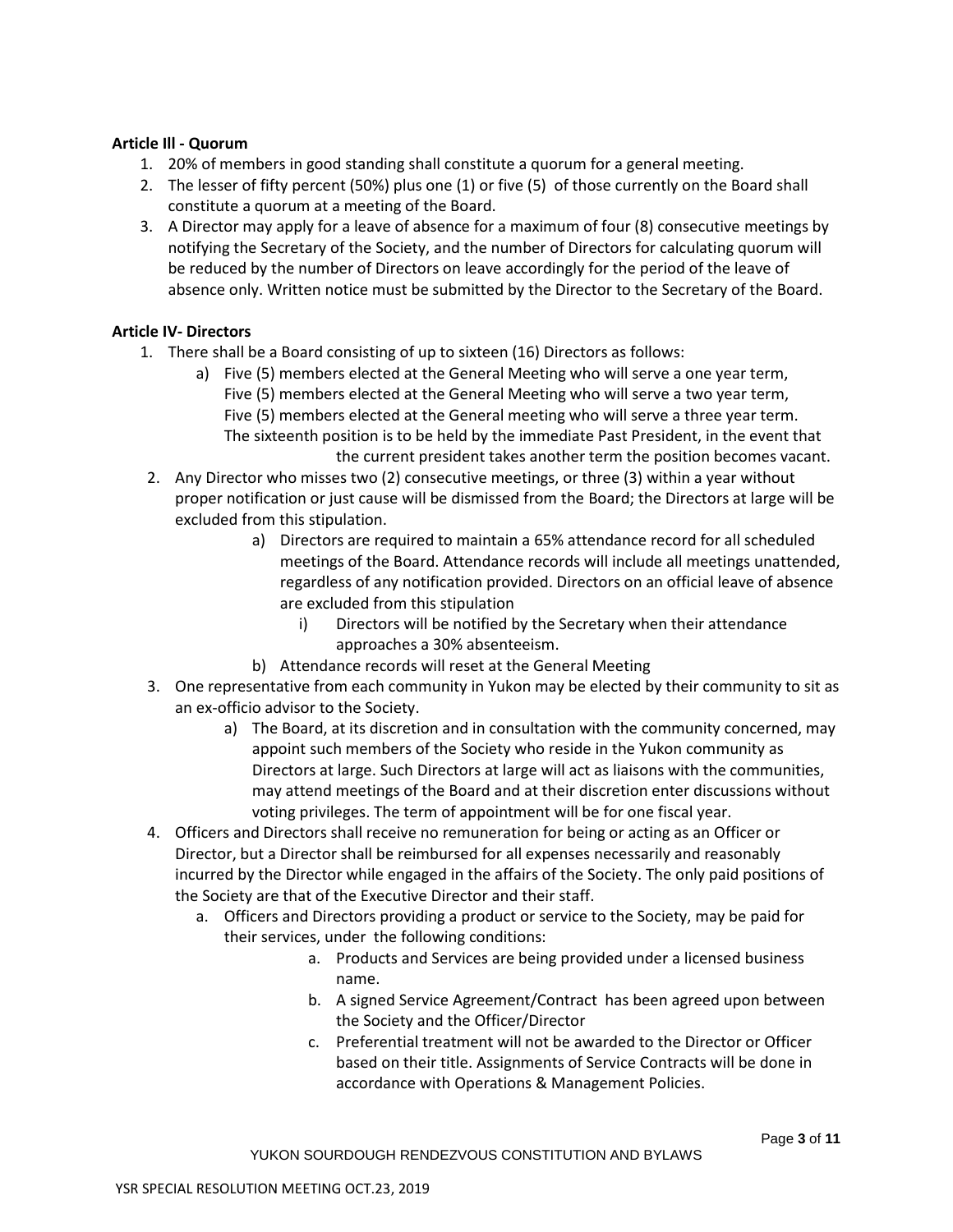- 5. All Directors and paid positions of the Society shall be ineligible for prizes or contests sponsored by the Society.
- 6. All power of the Society shall reside in the Board between the General Meetings of the Society and they shall conduct the business of the Society in a manner consistent with the objectives as set out in the Constitution.
- 7. Within thirty (30) days after the General Meeting, the Board will by vote, select the following Officers from among their Whitehorse area members to create the executive of the Board a President, Vice-President, Treasurer and Secretary. All Officers will serve at the pleasure of the Board, until the next General Meeting.
	- a) The President shall preside over all meetings of the Board and will be ex-officio member of all Committees established by the Board.
	- b) The Vice-President shall perform all of the duties of the President in the event of the President's inability to act, or upon the direction of the President.
	- c) The Treasurer shall give advice to the Board on all fiscal matters, prepare with the Finance Committee an annual budget, establish a system of fiscal control for expenditures and collections of funds, and prepare an Annual Statement of the financial situation of the Society. All efforts shall be made to ensure that the position of Treasurer be that of a professional person who does not assume any other duties on the Board. While they may delegate certain duties to the Executive Director, they are ultimately responsible.
	- d) The Secretary shall issue or cause to be issued, notices of all meetings of the Board when directed to do so; shall keep minutes of all meetings, and perform such other duties as required by the Board. While they may delegate certain duties to the Executive Director, they are ultimately responsible.
	- e) The Executive Director shall be an ex-officio member of the Executive
	- f) Any Officer of the Board may call an emergency meeting. a. All quorum rules will apply to emergency meetings.
- 8. Any member from the fifteen (15) elected Board may be empowered by the Board to fulfil the duties of an Officer, save the Executive Director.
- 9. The Executive of the Board will have all power of the Society between meetings of the Board and they shall conduct the business of the Society in a manner consistent with the objectives as set in the constitution. All decisions of the executive are required to be ratified by the Board within two (2) scheduled meetings.
- 10. The Board shall meet from time to time, but not less than six (6) times per year; for the dispatch of business and, subject to these Bylaws, may regulate its meetings as it sees fit. If it is not required in the opinion of the Board, the Board may exclude from its meetings:
	- a) Persons other than Directors
- 11. When a Director resigns, he/she shall do so in writing and his/her position shall be filled by motion of the Board at their next scheduled meeting, but shall become vacant at the General Meeting of the Society.
- 12. The members may by special resolution remove a Director before the expiration of the Director's term of office, and may elect a Director to complete the term of office.
	- a. The new Director must meet all qualifications of a Director within thirty (30) days of election.

# **Article V - Employees**

1. The Board shall appoint an Executive Director, as deemed necessary and fiscally prudent.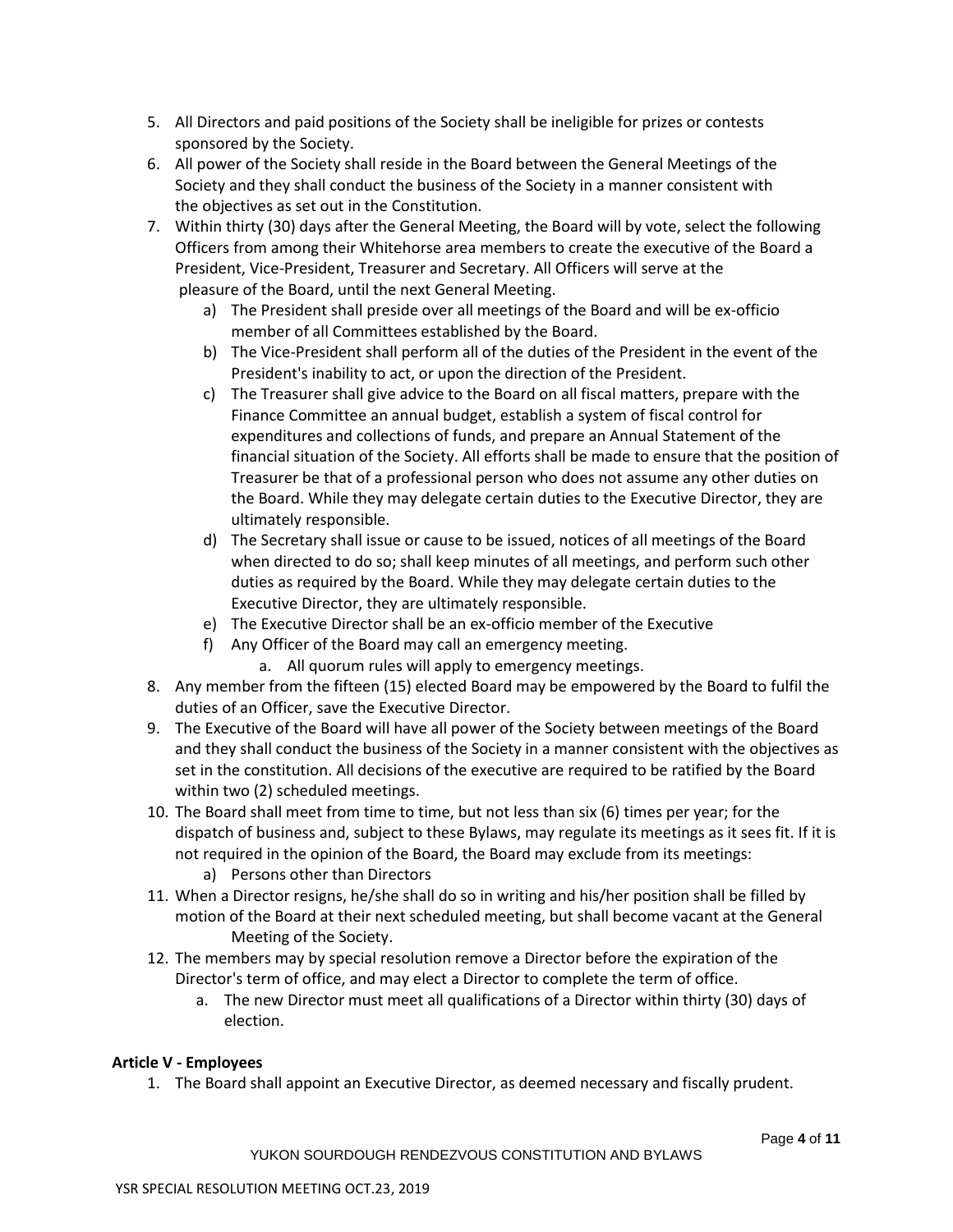- 2. The Executive Director shall be chief executive employee of the Society and shall be responsible for the employment and supervision of all employees and the affairs of the Society, subject to direction from the Board.
- 3. The Board shall have the power upon a majority vote to remove any person appointed as Executive Director in compliance with the existing contract.
- 4. The Executive Director shall be an ex-offico member of the Board and the Executive.
- 5. The Executive Director shall be an ex-officio member of all Committees

# **Article VI- Committees**

- 1. The Directors may delegate power to Committees consisting of one or more Directors; a Committee so formed in the exercise of the powers so delegated shall conform to any rules imposed on it by the Directors, and shall report every act or thing done in exercise of those powers to the earliest meeting of the Directors to be held after it has been done.
- 2. The Board shall elect a Chairperson of each Committee; if the Chairperson is not present within 30 minutes after the time appointed for holding the meeting, the Director(s) present who are members of the Committee shall choose one of their members to be Chairperson of the meeting.
- 3. The members of a Committee may meet and adjourn as they think proper.
- 4. The Board will appoint the following Committees within thirty (30) days after the General Meeting. Each Committee will be required to meet at a minimum of four (4) times per year.
	- a. Finance Committee
	- b. Human Resource Committee
	- c. Festival Grounds Committee
- 5. The Board may, from time to time, appoint such other Committees as it deems expedient for the purposes of the Society. All Committees will serve as a one (1) year term, and will be reappointed within thirty (30) days after the General Meeting.
- 6. All Committees shall consist of one member of the Board, and other such persons, including non-members of the Board, as deemed necessary; with a minimum of three (3) members. The Committee shall submit minutes/reports of the meeting to the Secretary for distribution to the Board so they can support the progress of their activities. The Committee Chairperson will be required to present to the Board at minimum every four (4) months

# **Article VII - Finance**

- 1. The fiscal year for the Society shall begin on the first (1) day of July in each year and end on the following thirtieth (30) day of June.
- 2. The Board shall, from time to time, on the advice of the Finance Committee, appoint an accredited financial institution(s) for the Society and authorized said institution(s) to transact all general banking business with the Society.
- 3. The Board may, from time to time by special resolution with the involvement of members and in accordance with the provisions of the Bylaws of the Society, borrow or raise or secure the payment of any sum(s) of money for the purpose of the Society.
- 4. The funds and property of the Society shall be used and dealt with for its objectives only and in accordance with these Bylaws.
- 5. The Society may acquire and take by purchase, donation, devise of otherwise land and personal property and may sell, exchange, mortgage, lease, let, improve and develop the name and may erect and maintain any necessary buildings.
- 6. All disbursements of the funds of the Society shall be made in accordance with the Societies Financial Policies.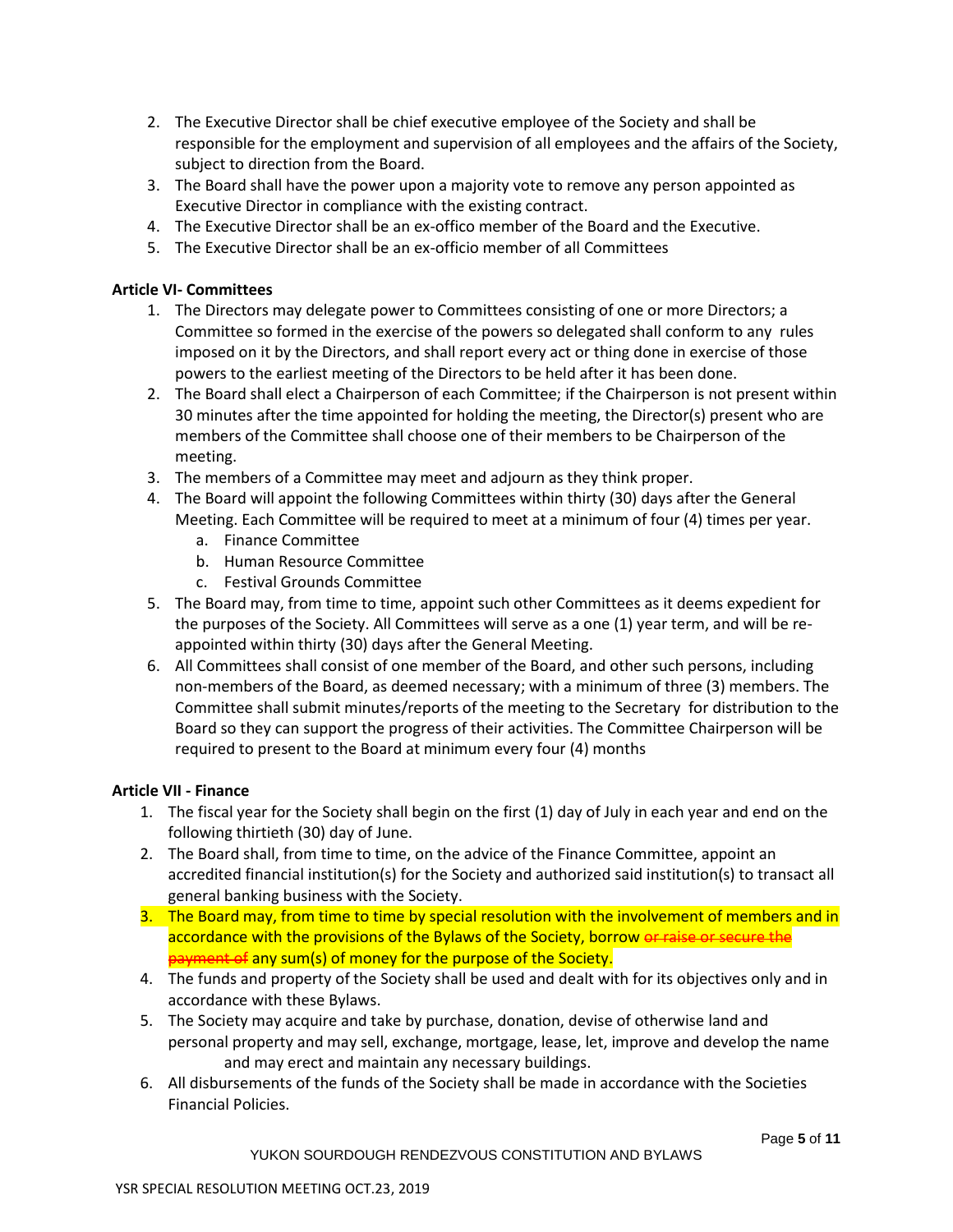- 7. Signing authority shall remain in the Executive, including the Executive Director until the election of new Officers.
- 8. A budget shall be adopted by the Board not later than thirty (30) days following the General Meeting.
- 9. The annual statement of the financial situation of the Society proposed by the Treasurer shall be presented at the General Meeting.
- 10. The Board shall in each year appoint an Auditor of the Society who shall be the auditor of the Society until such time as he/she is replaced or his/her appointment is otherwise terminated. The auditor shall prepare financial statements in accordance with Section (30)3 of the Societies Regulations.
- 11. At each general meeting the society shall appoint a professional accountant.
	- a) The directors shall appoint a professional accountant to serve until the general meeting.
	- b) The directors may appoint a professional accountant to fill a vacancy occurring in that office between one general meeting and the next.
	- c) The professional accountant shall prepare the annual financial statements for the Society.
- 12. The professional accountant may be removed by ordinary resolution.
- 13. No Director and no employee of the Society shall act as the professional accountant.

# **Article VIII - Amendments of Bylaws**

- 1. The Society may amend its bylaws by special resolution but the change is not effective until filed with and approved by the registrar.
- 2. An amendment to the bylaws shall be made by deleting, substituting, or adding entire articles.
- 3. The notice of the meeting at which a special resolution to change the bylaws is to be voted on shall:
	- a) state the identifying numbers of the articles to be deleted, if any; and
	- b) the entire texts of the articles to be substituted or added

# **Article IX - Books and Records**

- 1. The books and records of the Society may be examined by any member of the Society upon written application to the Society. Within 30 days of the receipt of said written application the Society shall respond.
- 2. The records and minutes of the Society shall be left in the custody of the Secretary and filed electronically and/or paper within the Society's database systems.

# **Article X - Seal**

1. The Board shall provide for the safe custody of the seal and the seal shall never be used except by authorization of the Board and in the presence of two or more Officers who shall sign every instrument to which the seal is affixed.

# **Article XI- Dissolution**

- 1. Application for dissolution of the Society may take place only after a motion to that effect has been passed at a Special General Meeting.
- 2. Notwithstanding the provisions of Section (2), a motion for dissolution of the Society may only be made after the Secretary has given the members at least 21 days' notice throughout the Whitehorse media of a Special General Meeting including the text of the proposed dissolution motion.
- 3. In the event of dissolution of the Society, the assets remaining after all debts have been paid or provisions for payment have been made shall, subject to the requirements of the regulations, be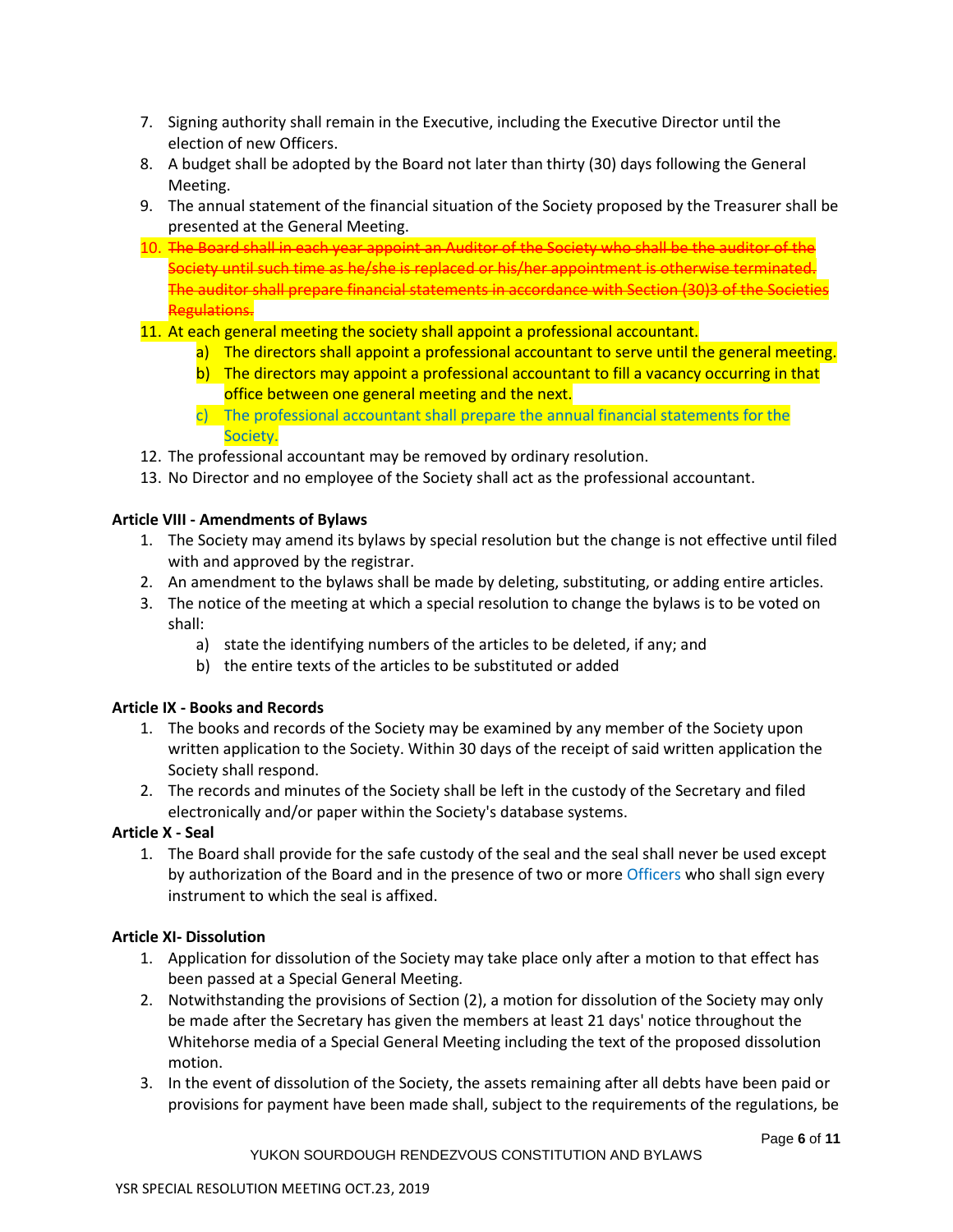distributed to one or more incorporated Yukon societies as is determined by a special resolution.

# **XII GENERAL ORGANIZATION OF THE SOCIETY**

# **I Qualifications of the Board**

The Board is elected by and is responsible to the membership; the Board also is responsible to the community of support received. The Special responsibilities of the Board are:

- 1. To determine principle policies of the Society, in accordance with local and rural community conditions, and the requests of the membership.
- 2. Exercises trusteeship for property, capital funds and investments.
- 3. Approves annual budgets and follows acceptable methods for raising necessary funds.
- 4. Employs an Executive Director, and ratifies the Executive Director. The Executive Director is employed under budget guidelines.
- 5. Promote the work of the Society through adequate interpretation to the communities.

# **II Qualifications of Directors**

- 1. All Directors of the Board shall be "paid" members of the Society, who accept responsibilities for furthering the purpose of the Society.
- 2. All Directors with signing authority and staff must provide a Certificate of Conduct from the Royal Canadian Mounted Police or a recognized community/provincial/territorial police organization, or be subjected to a positive security clearance. These records are to be held in the strictest confidence by the Society during the period of the service of the Director.
- 3. Information provided by a Director pertaining to Bylaw II Article 2 is not to be released without the express permission of the Director.

# **Ill Responsibilities of Membership**

- 1. The members shall elect the Board to whom it shall delegate responsibility of the Society.
- 2. It shall receive annually from the Board, for recommendation and approval, reports of the work done, and any proposed changes in Society's organization or ongoing direction.
- 3. The membership shall uphold the ideals of the Society and act in the best interest of the Society forsaking that of any other organization or business interests when acting on the Society's behalf.

# **IV Officers**

# **President**

The President shall preside at all meetings of the Board, and shall be an ex-officio member with all Committees.

- 1. Accepts the purpose and is responsible for the Society development and implementation.
- 2. Has a working knowledge of the Society's Bylaws and Constitution.
- 3. Endeavour to know and be known by the membership of the Society.
- 4. Knows the community and stimulates inter-agency cooperation.
- 5. Works in a partnership with the Executive Director.
- 6. Conducts Board meetings observing recognized parliamentary procedure, (Roberts Rules of Order) based on an agenda planned with the Executive Director.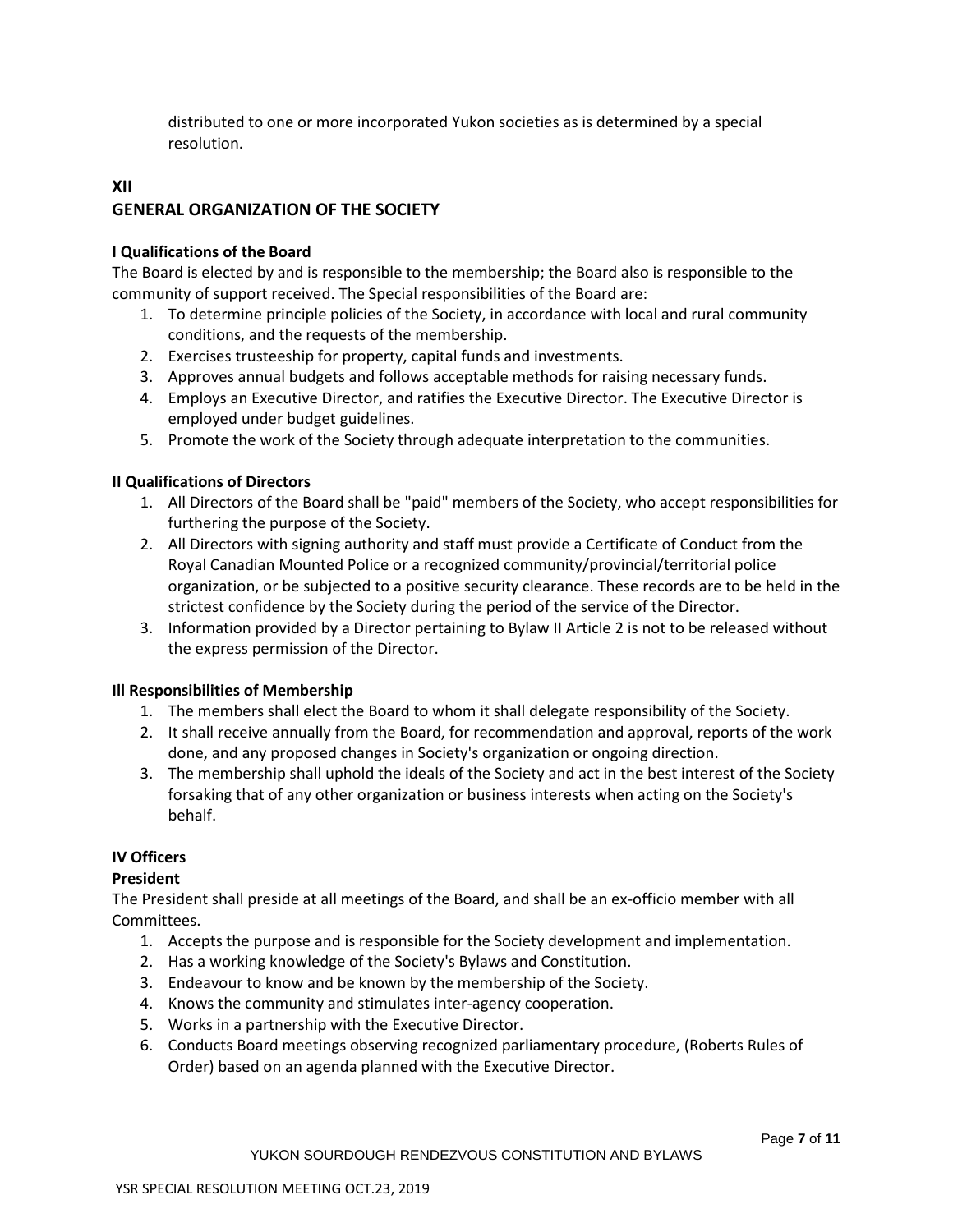- 7. At a Board meeting casts the deciding vote, only when there is a tie, otherwise the President does not exercise his/her vote.
- 8. Appoints Committee Chairpersons from the Board, and assigns specific responsibilities to them.
- 9. Works closely and shares responsibilities with the Vice-President.

#### **Vice-President**

- 1. The Vice-President shall have all the power and perform all the duties of the President in his/her absence and, in addition, shall perform such other duties as are delegated to him/her.
- 2. The Vice President will be responsible for the Society Public Relations, including interviews with media and assisting the office with media releases.
- 3. Develop, maintain and monitor a Board Member Workload directory.
- 4. Is a full voting member of the Festival Grounds Committee

#### **Secretary**

- 1. Shall issue or cause to be noticed of all meetings of the Board.
- 2. Shall take minutes of the Board meetings.
- 3. Shall keep a record of all Directors attendance to Board Meetings.
- 4. Shall see minutes, and agendas are typed up, and copies made for Directors at Board meetings.
- 5. Shall perform such other duties as required by the Board.
- 6. Contacting Directors regarding meetings, etc.
- 7. Having copies of minutes, and agendas for Directors.
- 8. Preparing agenda with President and Executive Director.
- 9. Monitors Bylaws and Policy Statements on an ongoing basis to insure appropriateness.
- 10. Monitors annually all Trademark Registrations to insure appropriate registrations; must initial annually.
- 11. Maintain the membership directory
- 12. Is a full voting member of the Human Resources Committee

# **Treasurer**

- 1. Give advice to the Board on all financial matters.
- 2. Prepare with Finance Committee an Annual Budget.
- 3. Establish a system of financial control for expenditures and collection of funds.
- 4. Prepare an Annual Statement of financial standing of the Society.
- 5. Prepare and train Executive Director on what is required on a daily basis from the office.
- 6. Monitor expenditures for the President to insure adherence to budget.
- 7. Provide monthly financial statements to the Board
- 8. Is a full voting member of the Finance Committee

# **Director(s)**

- 1. Are appointed at the General meetings.
	- a. Directors may be appointed, as positions become available, in the time between General Meetings, but the position shall become vacant at the next General Meeting.
- 2. Accepts the purpose and is responsible for the Society development and implementation.
	- a. Assists in managing Rendezvous events.
		- b. Will aid in off season fundraising
		- c. Continue to work on the Strategic Plan and development of the organization.
- 3. Responsible to attend Board, general and special meetings regularly and notify the President or Secretary of expected absence.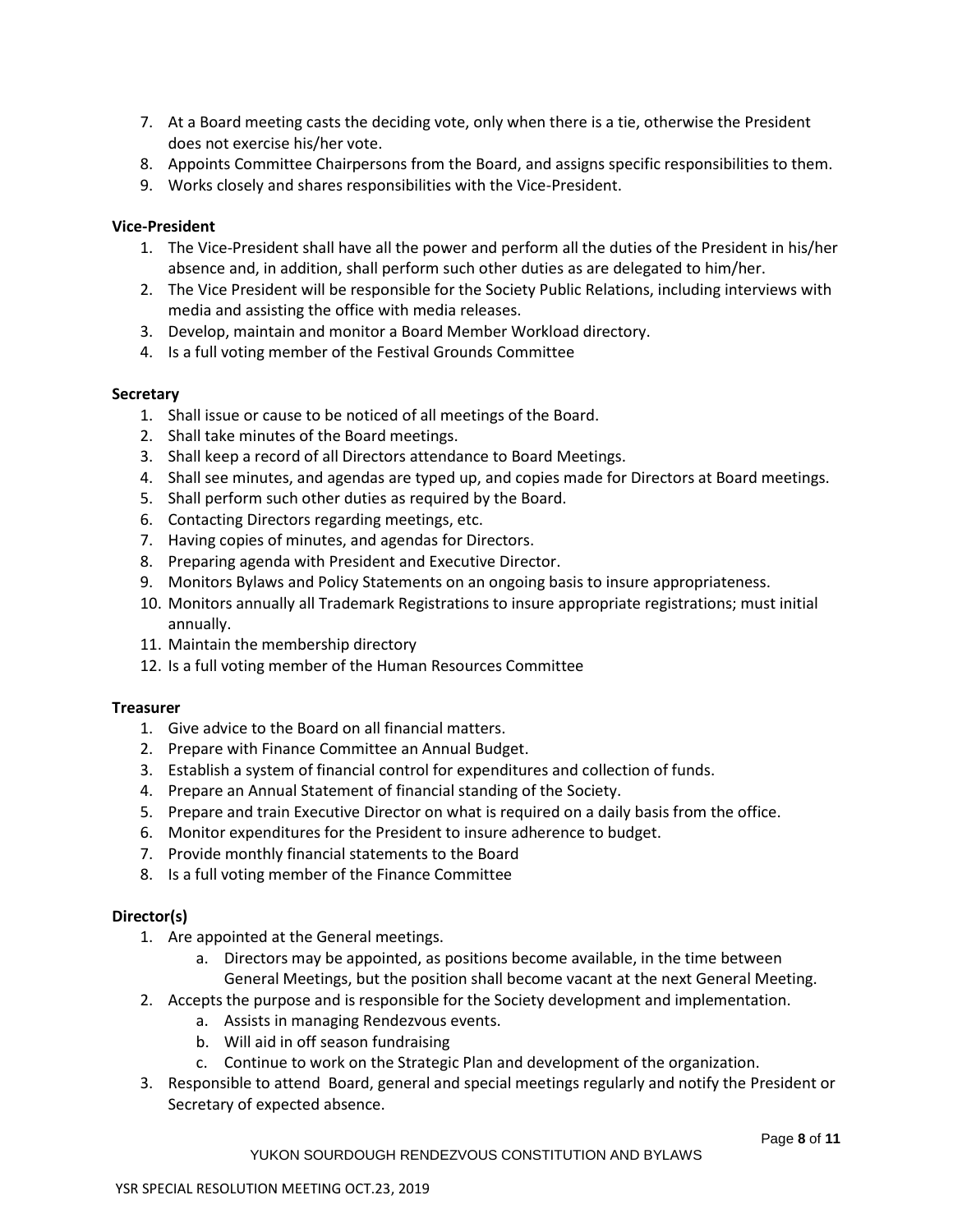# **V Employees**

# **Executive Director**

The Board shall appoint an Executive Director, either year round or part time as deemed necessary by the Board. The Executive Director shall be the Chief Executive Employee of the Society and:

- 1. Follow the policies and bylaws as laid down by the membership and the Board
- 2. Supervise and employ all employees;
- 3. Administer the Society's affairs, giving general supervision for all purchases within the limits of the budget, and securing approval of the Board for any deviations from the budgets;
- 4. Initiate improved methods and procedures in cooperation with the Board and Committee;
- 5. Attend all meetings of the Board;
- 6. Carry out responsibilities for relationships with other agencies; and
- 7. Assume responsibilities for the Societies participation in matter of community concern related to the purpose of the Society.
- 8. Develop and maintain a succession plan for employees
- 9. Will be responsible for the development, review and recommendations of all O&M related policies. All policies must be ratified by the Board.

# **VI Definition of Committee**

# **I - Committee**

A Committee is a group of people who are appointed by the Chairperson or the Board to work with staff where applicable and who will:

- 1. Consider
- 2. Investigate
- 3. Report Findings
- 4. Implement Action
- 5. The Committee will share responsibility for an area of work designated by the Board. The Committee is aware of the basic Society policy statements.
- 6. A Committee Member need not necessarily have a "Rendezvous" background or experience, but rather a desire to contribute talent or skill or an in interest to learn a new area.

# **II - Committee Chairperson**

A Committee Chairperson is appointed by the Board; such appointments are for one year. The duties of the Chairperson include:

- 1. Preside over all meetings of Committee;
- 2. Shall provide reports and recommendations to the Board member or staff member assigned to the Committee who will present to the Board;
- 3. Co-operate with other Committees; and
- 4. Be responsible for the general orientation of the other Chairperson who succeeds.
- 5. Has the right to appoint new members as they deem fit, and therefore has the right to dismiss any members they see fit, unless members are appointed by the Board.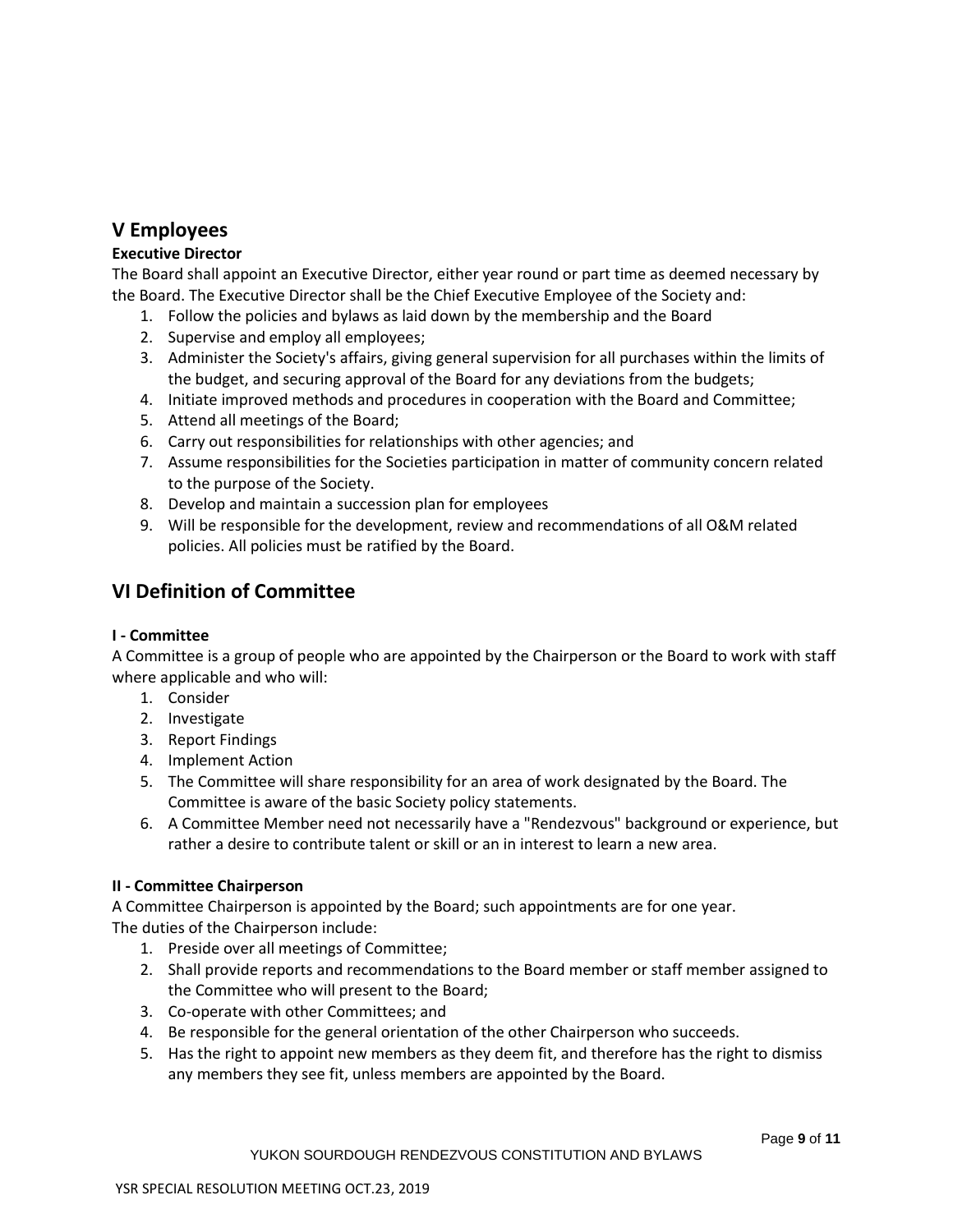a. Members appointed by the Board, may be dismissed from the Committee by majority vote of the Board.

#### **Ill - Committee Members**

Committee members will be appointed by the Committee Chairperson or the Board, appointments are for one (1) year.

The duties of the Committee include:

- 1. Attend a yearly orientation meeting and training session to learn more about the Society;
- 2. Attend Committee meetings regularly, and notify Chairperson of expected absence; and
- 3. Question procedures and other matters not understood.
- 4. Fulfill other duties as assigned by the Committee Chairperson

# **IV - Finance Committee**

The Finance Committee shall consist of the Treasurer, a minimum of one (1) other board member, and other such members as the Board or Committee Chairperson shall determine. The President and Executive Director will sit as ex-officio.

This is a mandatory Committee, and the Board shall appoint the Chairperson within thirty (30) days after the General Meeting.

The Finance Committee shall prepare for the Board an Annual Fiscal Budget This Committee shall have responsibilities for the general Supervision of the financial affairs of the Society.

Duties include:

- 1. Adopts and maintains approved methods of accounting for the Society according to General Accepted Accounting Principles:
- 2. Draws up the Annual Budget of the Society from budgets submitted by staff:
- 3. Presents the total budget to the Board;
- 4. Controls the administration of the budget accepted by the Board;
- 5. Oversees all funds of the Society;
- 6. Oversees general investments of the Society;
- 7. Prepares year-end financial statement for presentation to the Board;
- 8. Arranges for an Annual Audit, if required, by motion from the membership;
- 9. Responsible for ensuring the orientation of the Board and Committee in the financial affairs of the Society; and
- 10. Will be responsible for the development, review and recommendations of all Finance related policies. All policies must be ratified by the Board.

# **VI - Human Resource Committee**

The HR Committee shall include the Secretary, and one (1) other Board member, and other such members as the Board or Committee Chairperson shall determine.

The President and Executive Director will sit as ex-officio.

This is a mandatory Committee, and the Board shall appoint the Chairperson within thirty (30) days after the General Meeting.

The HR Committee shall be responsible for identifying issues and making recommendations to the Board concerning conditions of work, salary rates and general personnel procedures. Within the policies accepted by the Board and in the HR Manual, the HR Committee shall be responsible for policy matters pertaining to staff.